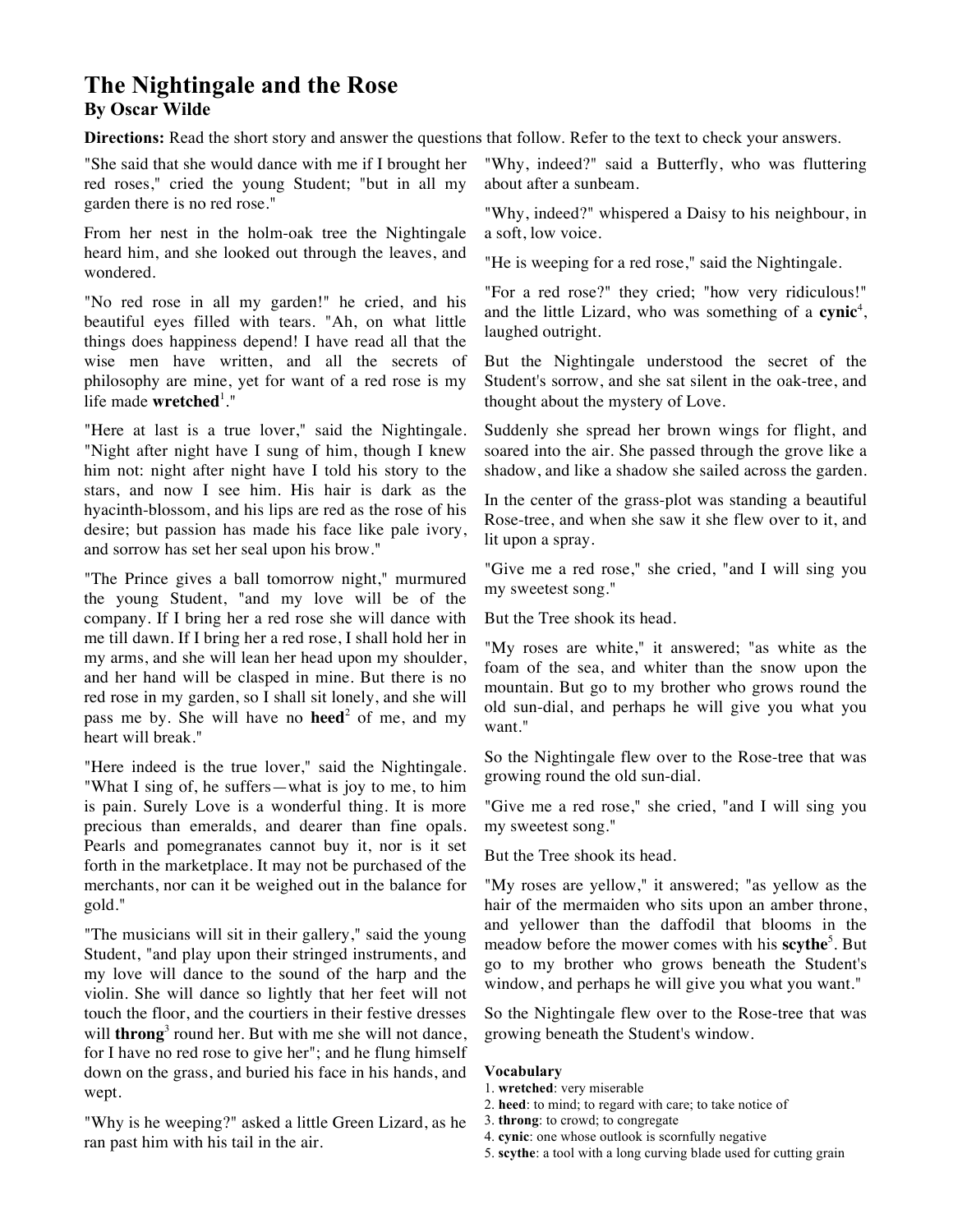"Give me a red rose," she cried, "and I will sing you my sweetest song."

But the Tree shook its head.

"My roses are red," it answered, "as red as the feet of the dove, and redder than the great fans of coral that wave and wave in the ocean-cavern. But the winter has chilled my veins, and the frost has nipped my buds, and the storm has broken my branches, and I shall have no roses at all this year."

"One red rose is all I want," cried the Nightingale, "only one red rose! Is there no way by which I can get it?"

"There is a way," answered the Tree; "but it is so terrible that I dare not tell it to you."

"Tell it to me," said the Nightingale, "I am not afraid."

"If you want a red rose," said the Tree, "you must build it out of music by moonlight, and stain it with your own heart's-blood. You must sing to me with your breast against a thorn. All night long you must sing to me, and the thorn must pierce your heart, and your lifeblood must flow into my veins, and become mine."

"Death is a great price to pay for a red rose," cried the Nightingale, "and Life is very dear to all. It is pleasant to sit in the green wood, and to watch the Sun in his chariot of gold, and the Moon in her chariot of pearl. Sweet is the scent of the **hawthorn**<sup>6</sup> , and sweet are the bluebells that hide in the valley, and the **heather**<sup>7</sup> that blows on the hill. Yet Love is better than Life, and what is the heart of a bird compared to the heart of a man?"

So she spread her brown wings for flight, and soared into the air. She swept over the garden like a shadow, and like a shadow she sailed through the grove.

The young Student was still lying on the grass, where she had left him, and the tears were not yet dry in his beautiful eyes.

"Be happy," cried the Nightingale, "be happy; you shall have your red rose. I will build it out of music by moonlight, and stain it with my own heart's-blood. All that I ask of you in return is that you will be a true lover, for Love is wiser than Philosophy, though she is wise, and mightier than Power, though he is mighty. Flame-coloured are his wings, and coloured like flame is his body. His lips are sweet as honey, and his breath is like **frankincense**<sup>8</sup> ."

The Student looked up from the grass, and listened, but he could not understand what the Nightingale was saying to him, for he only knew the things that are written down in books.

But the Oak-tree understood, and felt sad, for he was very **fond**<sup>9</sup> of the little Nightingale who had built her nest in his branches.

"Sing me one last song," he whispered; "I shall feel very lonely when you are gone."

So the Nightingale sang to the Oak-tree, and her voice was like water bubbling from a silver jar.

When she had finished her song the Student got up, and pulled a note-book and a lead-pencil out of his pocket.

"She has form," he said to himself, as he walked away through the grove—"that cannot be denied to her; but has she got feeling? I am afraid not. In fact, she is like most artists; she is all style, without any sincerity. She would not sacrifice herself for others. She thinks merely of music, and everybody knows that the arts are selfish. Still, it must be admitted that she has some beautiful notes in her voice. What a pity it is that they do not mean anything, or do any practical good." And he went into his room, and lay down on his little palletbed, and began to think of his love; and, after a time, he fell asleep.

And when the Moon shone in the heavens the Nightingale flew to the Rose-tree, and set her breast against the thorn. All night long she sang with her breast against the thorn, and the cold crystal Moon leaned down and listened. All night long she sang, and the thorn went deeper and deeper into her breast, and her life-blood ebbed away from her.

She sang first of the birth of love in the heart of a boy and a girl. And on the top-most spray of the Rose-tree there blossomed a marvellous rose, petal following petal, as song followed song. Pale was it, at first, as the mist that hangs over the river—pale as the feet of the morning, and silver as the wings of the dawn. As the shadow of a rose in a mirror of silver, as the shadow of a rose in a water-pool, so was the rose that blossomed on the topmost spray of the Tree.

But the Tree cried to the Nightingale to press closer against the thorn. "Press closer, little Nightingale," cried the Tree, "or the Day will come before the rose is finished."

So the Nightingale pressed closer against the thorn, and louder and louder grew her song, for she sang of the birth of passion in the soul of a man and a maid.

## **Vocabulary**

- 6. **hawthorn**: companions or associates
- 7. **heather**: an evergreen plant
- 8. **frankincense**: a sweet smelling incense
- 9. **fond**: to like or regard something or someone with affection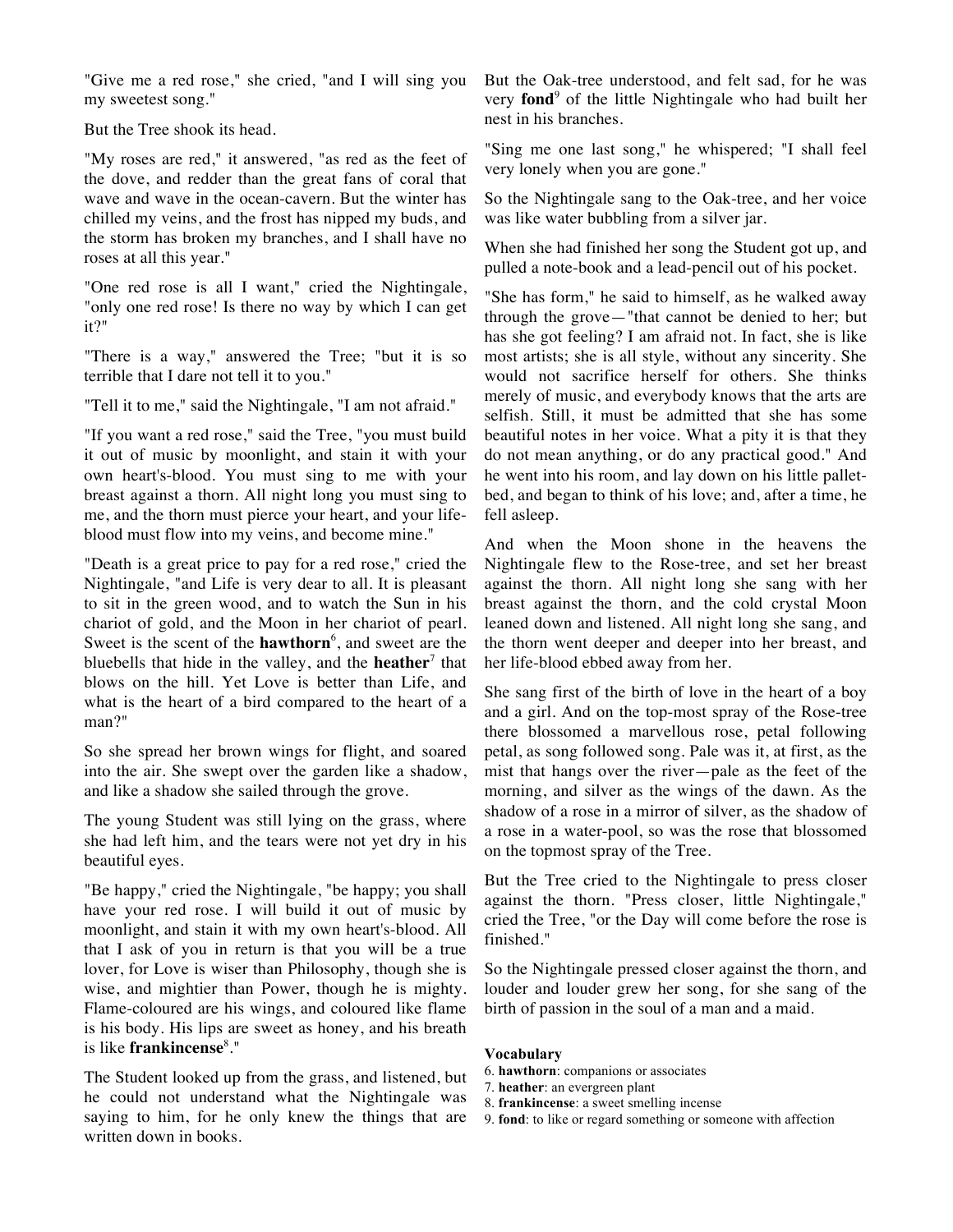And a delicate flush of pink came into the leaves of the rose, like the flush in the face of the bridegroom when he kisses the lips of the bride. But the thorn had not yet reached her heart, so the rose's heart remained white, for only a Nightingale's heart's-blood can **crimson**<sup>10</sup> the heart of a rose.

And the Tree cried to the Nightingale to press closer against the thorn. "Press closer, little Nightingale," cried the Tree, "or the Day will come before the rose is finished."

So the Nightingale pressed closer against the thorn, and the thorn touched her heart, and a fierce pang of pain shot through her. Bitter, bitter was the pain, and wilder and wilder grew her song, for she sang of the Love that is perfected by Death, of the Love that dies not in the tomb.

And the marvelous rose became crimson, like the rose of the eastern sky. Crimson was the **girdle**<sup>11</sup> of petals, and crimson as a ruby was the heart.

But the Nightingale's voice grew fainter, and her little wings began to beat, and a film came over her eyes. Fainter and fainter grew her song, and she felt something choking her in her throat.

Then she gave one last burst of music. The white Moon heard it, and she forgot the dawn, and lingered on in the sky. The red rose heard it, and it trembled all over with **ecstasy**<sup>12</sup> , and opened its petals to the cold morning air. Echo bore it to her purple cavern in the hills, and woke the sleeping shepherds from their dreams. It floated through the reeds of the river, and they carried its message to the sea.

"Look, look!" cried the Tree, "the rose is finished now"; but the Nightingale made no answer, for she was lying dead in the long grass, with the thorn in her heart.

And at noon the Student opened his window and looked out.

"Why, what a wonderful piece of luck!" he cried. "Here is a red rose! I have never seen any rose like it in all my life. It is so beautiful that I am sure it has a long Latin name"; and he leaned down and plucked it.

Then he put on his hat, and ran up to the Professor's house with the rose in his hand.

The daughter of the Professor was sitting in the doorway winding blue silk on a reel, and her little dog was lying at her feet.

"You said that you would dance with me if I brought you a red rose," cried the Student. "Here is the reddest rose in all the world. You will wear it tonight next to your heart, and as we dance together it will tell you how I love you."

But the girl frowned.

"I am afraid it will not go with my dress," she answered; "and, besides, the **Chamberlain's**<sup>13</sup> nephew has sent me some real jewels, and everybody knows that jewels cost far more than flowers."

"Well, upon my word, you are very ungrateful," said the Student angrily; and he threw the rose into the street, where it fell into the gutter, and a cart-wheel went over it.

"Ungrateful!" said the girl. "I tell you what, you are very rude; and, after all, who are you? Only a Student. Why, I don't believe you have even got silver buckles to your shoes as the Chamberlain's nephew has"; and she got up from her chair and went into the house.

"What a silly thing Love is," said the Student as he walked away. "It is not half as useful as Logic, for it does not prove anything, and it is always telling one of things that are not going to happen, and making one believe things that are not true. In fact, it is quite unpractical, and, as in this age to be practical is everything, I shall go back to Philosophy and study **Metaphysics**<sup>14</sup> ."

So he returned to his room and pulled out a great dusty book, and began to read.

## **Vocabulary**

- 10. **crimson**: deep, slightly bluish red
- 11. **girdle**: that which encircles, or encloses
- 12. **ecstasy**: intense pleasure
- 13. **chamberlain**: a high officer of state
- 14. **metaphysics**: the study of the ultimate nature of the universe